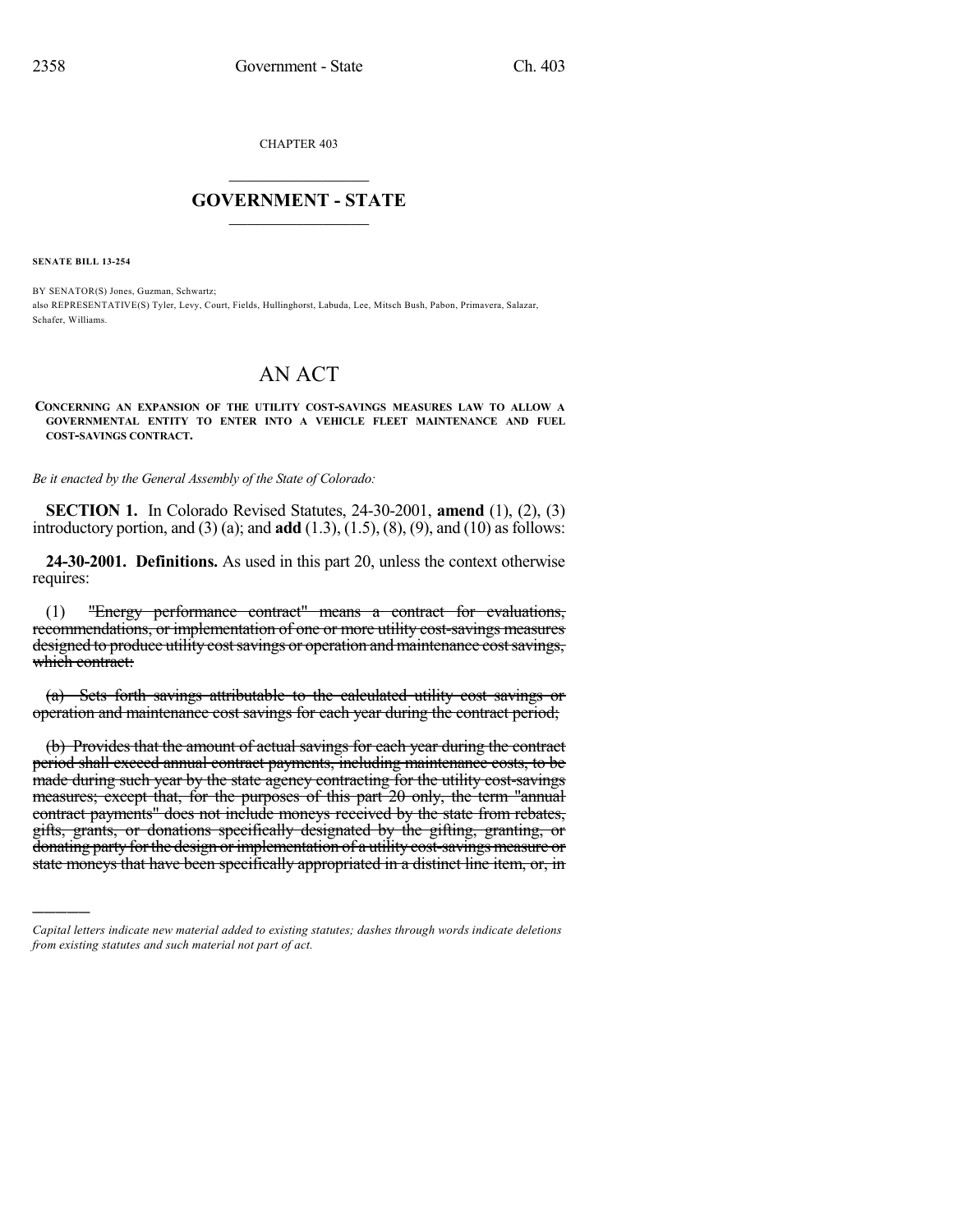the case of the department of transportation, otherwise set aside in the department's budget, for the design or implementation of a utility cost-savings measure that is wholly addressed within the scope of the utility cost-savings contract;

(c) Requires the party entering into the energy performance contract with the state agency to provide a written guarantee that the sum of utility cost savings and operation and maintenance cost savings for each year during the first three years of the contract period shall not be less than the calculated savings for that year described in paragraph (a) of this subsection (1); and

(d) Requires payments by a state agency to be made within twelve years after the date of the execution of the contract; except that the maximum term of the payments shall be less than the cost-weighted average useful life of utility cost-savings equipment for which the contract is made, not to exceed twenty-five years. "ENERGY COST-SAVINGS CONTRACT" MEANS A UTILITY COST-SAVINGS CONTRACT OR A VEHICLE FLEET OPERATIONAL AND FUEL COST-SAVINGS CONTRACT.

(1.3) "ENERGY COST-SAVINGS MEASURE" MEANS A UTILITY COST-SAVINGS MEASURE OR A VEHICLE FLEET OPERATIONAL AND FUEL COST-SAVINGS MEASURE.

(1.5) "ENERGY PERFORMANCE CONTRACT" MEANS A CONTRACT FOR EVALUATIONS,RECOMMENDATIONS,OR IMPLEMENTATION OF ONE OR MORE ENERGY COST-SAVINGS MEASURES DESIGNED TO PRODUCE UTILITY COST SAVINGS, OPERATION AND MAINTENANCE COST SAVINGS, OR VEHICLE FLEET OPERATIONAL AND FUEL COST SAVINGS, WHICH CONTRACT:

(a) SETS FORTH SAVINGS ATTRIBUTABLE TO THE CALCULATED ENERGY COST SAVINGS OR OPERATION AND MAINTENANCE COST SAVINGS FOR EACH YEAR DURING THE CONTRACT PERIOD;

(b) PROVIDES THAT THE AMOUNT OF ACTUAL SAVINGS FOR EACH YEAR DURING THE CONTRACT PERIOD SHALL EXCEED ANNUAL CONTRACT PAYMENTS, INCLUDING MAINTENANCE COSTS, TO BE MADE DURING SUCH YEAR BY THE STATE AGENCY CONTRACTING FOR THE ENERGY COST-SAVINGS MEASURES; EXCEPT THAT, FOR THE PURPOSES OF THIS PART 20 ONLY, THE TERM "ANNUAL CONTRACT PAYMENTS" DOES NOT INCLUDE MONEYS RECEIVED BY THE STATE FROM REBATES, GIFTS, GRANTS, OR DONATIONS SPECIFICALLY DESIGNATED BY THE GIFTING, GRANTING, OR DONATING PARTY FOR THE DESIGN OR IMPLEMENTATION OF AN ENERGY COST-SAVINGS MEASURE OR STATE MONEYS THAT HAVE BEEN SPECIFICALLY APPROPRIATED IN A DISTINCT LINE ITEM, OR, IN THE CASE OF THE DEPARTMENT OF TRANSPORTATION, OTHERWISE SET ASIDE IN THE DEPARTMENT'S BUDGET, FOR THE DESIGN OR IMPLEMENTATION OF AN ENERGY COST-SAVINGS MEASURE THAT IS WHOLLY ADDRESSED WITHIN THE SCOPE OF THE ENERGY COST-SAVINGS CONTRACT;

(c) REQUIRES THE PARTY ENTERING INTO THE ENERGY PERFORMANCE CONTRACT WITH THE STATE AGENCY TO PROVIDE A WRITTEN GUARANTEE THAT THE SUM OF ENERGY COST SAVINGS AND OPERATION AND MAINTENANCE COST SAVINGS FOR EACH YEAR DURING THE FIRST THREE YEARS OF THE CONTRACT PERIOD SHALL NOTBE LESS THAN THE CALCULATED SAVINGS FOR THAT YEAR DESCRIBED IN PARAGRAPH (a) OF THIS SUBSECTION (1.5); AND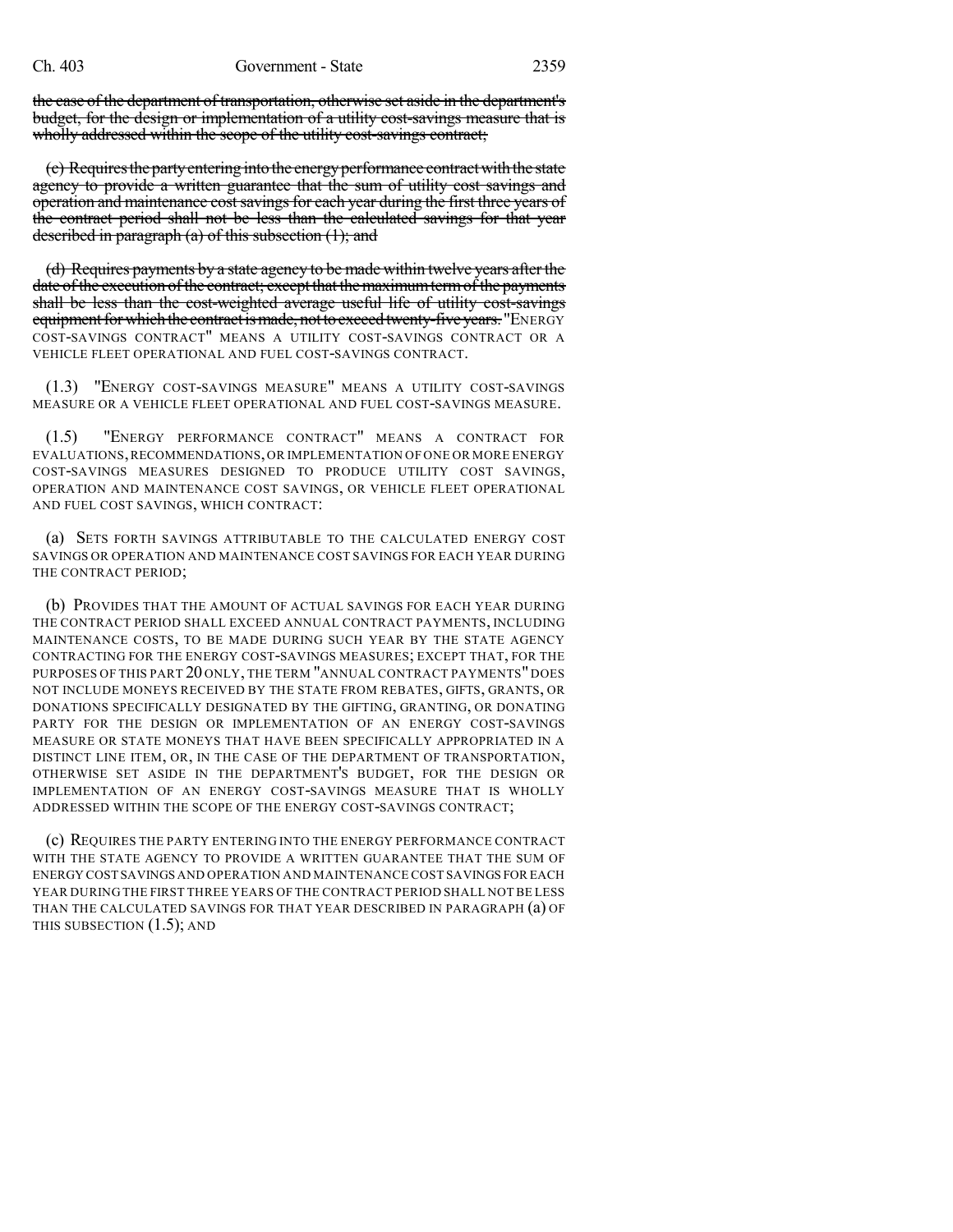2360 Government - State Ch. 403

(d) REQUIRES PAYMENTS BY A STATE AGENCY TO BE MADE WITHIN TWELVE YEARS AFTER THE DATE OF THE EXECUTION OF THE CONTRACT;EXCEPT THAT THE MAXIMUM TERM OF THE PAYMENTS SHALL BE LESS THAN THE COST-WEIGHTED AVERAGE USEFUL LIFE OF ENERGY COST-SAVINGS EQUIPMENT FOR WHICH THE CONTRACT IS MADE, NOT TO EXCEED TWENTY-FIVE YEARS.

(2) "Operation and maintenance cost savings" means a measurable decrease in operation and maintenance costs that is a direct result of the implementation of one or more utility cost-savings measures OR ONE OR MORE VEHICLE FLEET OPERATIONAL AND FUEL COST-SAVINGS MEASURES. Such savings shall be calculated in comparison with an established baseline of operation and maintenance costs.

(3) "Shared-savings contract" means a contract for one or more utility ENERGY cost-savings measures that do not involve capital equipment projects, which contract:

(a) Provides that all payments to be made by the state agency contracting for the utility ENERGY cost-savings measures shall be a stated percentage of calculated savings of energy costs attributable to such measures over a defined period of time and that such payments shall be made only to the extent that such savings occur; except that this paragraph (a) shall not apply to payments for maintenance and repairs and obligations on termination of the contract prior to its expiration;

"VEHICLE FLEET OPERATIONAL AND FUEL COST SAVINGS" MEANS A MEASURABLE DECREASE IN THE OPERATION AND MAINTENANCE COSTS OF STATE VEHICLES THAT IS ASSOCIATED WITH FUEL OR MAINTENANCE BASED ON HIGHER EFFICIENCY RATINGS OR ALTERNATIVE FUELING METHODS, INCLUDING BUT NOT LIMITED TO SAVINGS FROM THE REDUCTION IN MAINTENANCE REQUIREMENTS AND A REDUCTION IN OR THE ELIMINATION OF PROJECTED FUEL PURCHASE EXPENSES AS A DIRECT RESULT OF INVESTMENT IN HIGHER EFFICIENCY OR ALTERNATIVE FUEL VEHICLES OR VEHICLE OR CHARGING INFRASTRUCTURE.

(9) "VEHICLE FLEET OPERATIONAL AND FUEL COST-SAVINGS CONTRACT" MEANS AN ENERGY PERFORMANCE CONTRACT OR SHARED-SAVINGS CONTRACT OR ANY OTHER AGREEMENT IN WHICH VEHICLE FLEET OPERATIONAL AND FUEL COST SAVINGS ARE USED TO PAY FOR THE COST OF THE VEHICLE OR ASSOCIATED CAPITAL INVESTMENTS.

(10) "VEHICLE FLEET OPERATIONAL AND FUEL COST-SAVINGS MEASURE" MEANS ANY INSTALLATION, MODIFICATION, OR SERVICE THAT IS DESIGNED TO REDUCE ENERGY CONSUMPTION AND RELATED OPERATINGCOSTS IN VEHICLES AND INCLUDES, BUT IS NOT LIMITED TO, THE FOLLOWING:

(a) VEHICLE PURCHASE OR LEASE COSTS EITHER IN FULL OR IN PART;

(b) CHARGING OR FUELING INFRASTRUCTURE TO APPROPRIATELY CHARGE OR FUEL ALTERNATIVE FUEL VEHICLES INCLUDED IN AN ENERGY COST-SAVINGS CONTRACT.

**SECTION 2.** In Colorado Revised Statutes, **amend** 24-30-2002 as follows:

**24-30-2002. Contractsfor energyanalysisandrecommendations.**(1) Subject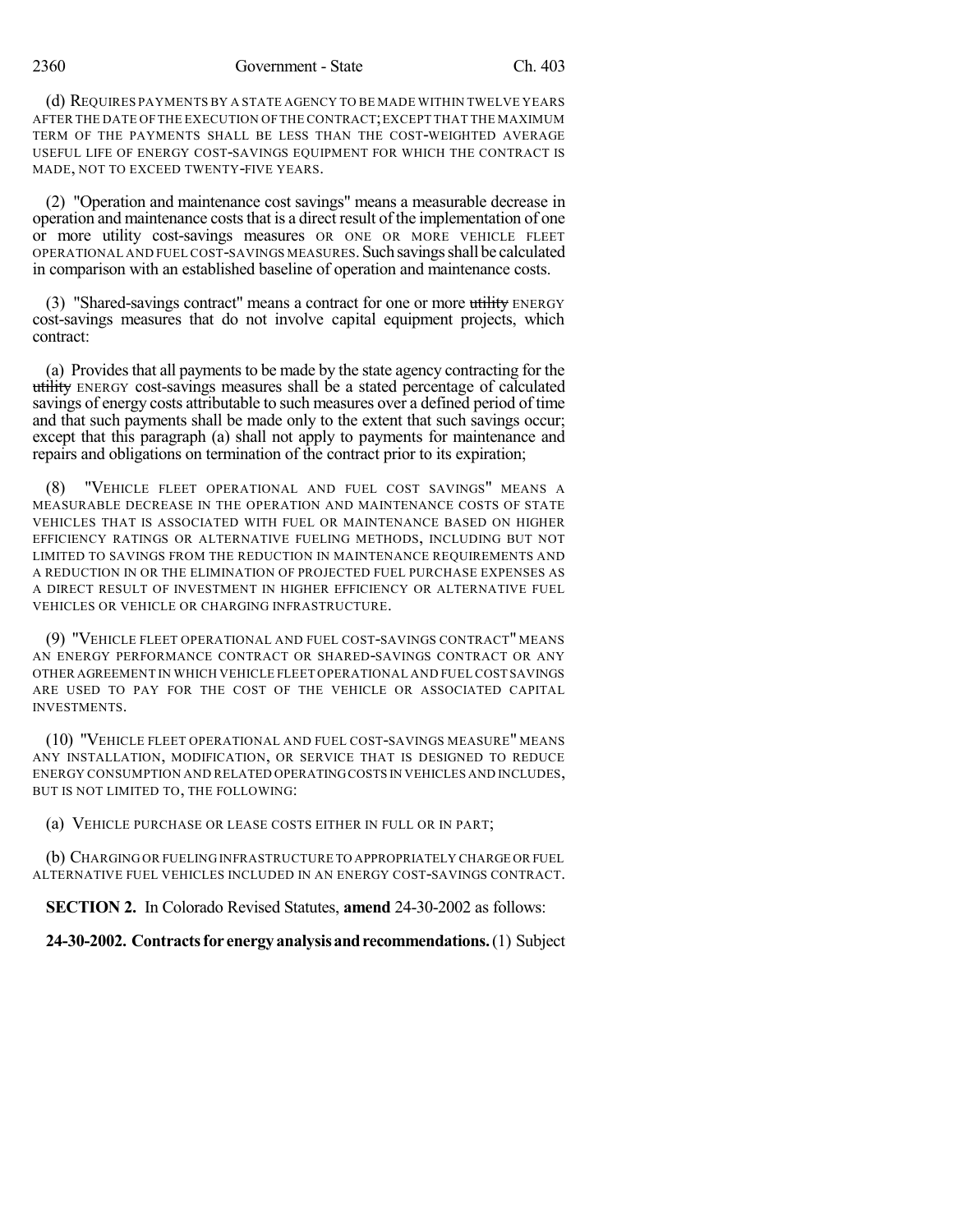## Ch. 403 Government - State 2361

to subsection (2) of this section, AND IN ACCORDANCE WITH SECTION 24-30-1104 (2), WHERE APPLICABLE, a state agency may contract with any entity or person experienced in the design and implementation of energy conservation for an energy analysis and recommendations pertaining to measures that would significantly increase:

(a) Utility cost savings and operation and maintenance cost savings in buildings or other facilities owned or rented by the state agency; OR

(b) VEHICLE FLEET OPERATIONAL AND FUEL COST SAVINGS IN STATE FLEET VEHICLES.

(2) The state personnel director or the state personnel director's designee may authorize a state agency to enter into such a contract. The contract shall be negotiated by the state agency pursuant to the negotiation requirements described in part 14 of this article; except that direct, indirect, overhead, and other costs and rates may be solicited and considered in the evaluation of qualifications and included in any resulting contract. The contract may include provisions that define the rate, amount, and nature of costs that may be proposed in any subsequent utility ENERGY cost-savings contract, that describe the content of the analysis, and that reserve the option of the state agency to negotiate a suitable utility ENERGY cost-savings contract.

(3) Such energyanalysis and recommendationsshall include THE FOLLOWING, AS APPLICABLE:

(a) Estimates of the amounts by which utility cost savings and operation and maintenance cost savings would increase and estimates of all costs of such utility cost-savings measures or energy-savings measures, including, but not limited to, itemized costs of design, engineering, equipment, materials, installation, maintenance, repairs, and debt service; OR

(b) ESTIMATES OF THE AMOUNTS BY WHICH VEHICLE FLEET OPERATIONAL AND FUEL COST SAVINGS WOULD INCREASE AND ESTIMATES OF ALL COSTS OF SUCH VEHICLE FLEET OPERATIONAL AND FUEL COST-SAVINGS MEASURES.

(4) Payment by a state agency for an energy analysis and recommendations contract may be made from moneys appropriated to the state agency for operating expenses or utilities, AS APPLICABLE, or payments may be deferred and incorporated into a subsequent utility ENERGY cost-savings contract.

**SECTION 3.** In Colorado Revised Statutes, 24-30-2003, **amend** (1), (2), (3), (4), (5), (8), (9), and (10) as follows:

**24-30-2003. Energy cost-savings contracts.** (1) A state agency may enter into a utility AN ENERGY cost-savings contract with any person or entity experienced in the design and implementation of utility cost-savings measures for buildings or other facilities, WITH ANY PERSON OR ENTITY EXPERIENCED IN THE CALCULATION AND ANALYSIS OF VEHICLE FLEET OPERATIONAL AND FUEL COST SAVINGS, or with the entity or person who performed the energy analysis and recommendations pursuant to section 24-30-2002 if: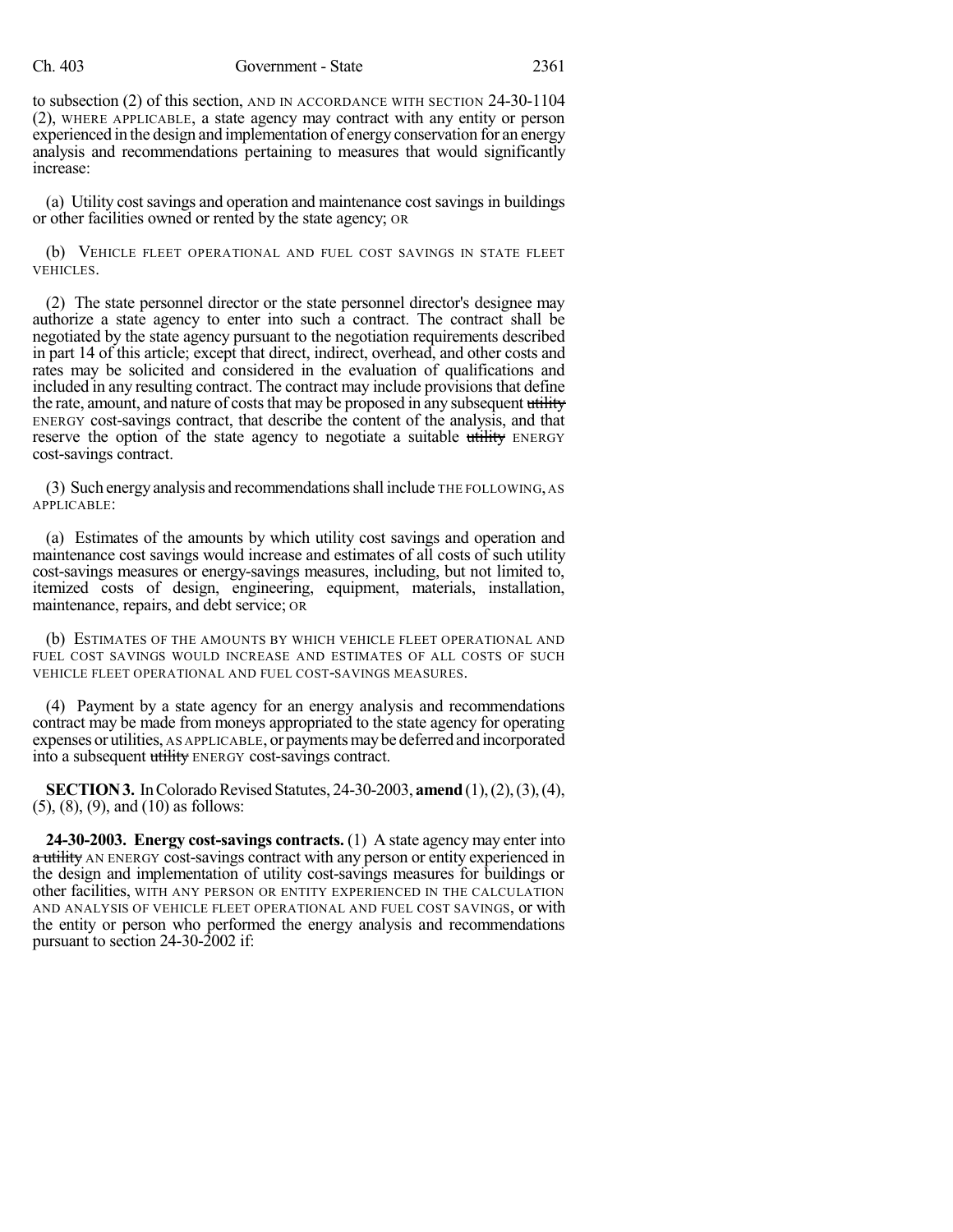2362 Government - State Ch. 403

(a) (I) IN THE CASE OF A UTILITY COST-SAVINGS CONTRACT, the energy analysis and recommendations made pursuant to section 24-30-2002 indicate that the expected annual contract payments required under the utility cost-savings contract and any additional maintenance costs for one or more utility cost-savings measures are expected to be equal to or less than the sum of the utility cost savings and operation and maintenance cost savings achieved by the implementation of such measures on an annual basis; and OR

(II) IN THE CASE OF A VEHICLE FLEET OPERATIONAL AND FUEL COST-SAVINGS CONTRACT, THE ENERGY ANALYSIS AND RECOMMENDATIONS MADE PURSUANT TO SECTION 24-30-2002 INDICATE THAT THE EXPECTED ANNUAL CONTRACT PAYMENTS REQUIRED UNDER THE VEHICLE FLEET OPERATIONAL AND FUEL COST-SAVINGS CONTRACT FOR ONE OR MORE VEHICLE FLEET OPERATIONAL AND FUEL COST-SAVINGS MEASURES ARE EXPECTED TO BE EQUAL TO OR LESS THAN THE SUM OF THE VEHICLE FLEET COST SAVINGS ACHIEVED BY THE IMPLEMENTATION OF SUCH MEASURES ON AN ANNUAL BASIS; AND

(b) The state personnel director or the director's designee, WITH INPUT FROM THE DIRECTOR OF THE STATE ENERGY OFFICE, pursuant to criteria contained in procedures established by such THE STATE PERSONNEL director, approves the energy analysis and recommendations made pursuant to section 24-30-2002.

(2) (a) Except as provided in paragraph (b) of this subsection (2),  $\alpha$  utility AN ENERGY cost-savings contractshall be negotiated bythe state agencypursuantto the negotiation requirements described in part 14 of this article.

(b) The negotiation requirements described in part 14 ofthis article and any other state competitive bidding or procurement provision shall not apply to a state agency that enters into a utility AN ENERGY cost-savings contract with the entity or person who performed the energy analysis for and made recommendations to the state agency pursuant to section 24-30-2002.

(3)  $\overline{A}$  utility AN ENERGY cost-savings contract may include appropriate lease-purchase or other authorized financing agreements.

(4) The legislative authorization required by section  $24-82-801$  (1) shall not apply to a lease-purchase agreement in  $\alpha$  utility AN ENERGY cost-savings contract and no subsequent legislative authorization shall be required for any payment made pursuant to such an agreement.

(5) Payments by a state agency required under  $\alpha$  utility AN ENERGY cost-savings contract may be made from moneys appropriated to the state agency for operating expenses or utilities appropriations available to the state agency at the time the contract payments are due.

(8) All savings realized as a result of  $\alpha$  utility AN ENERGY cost-savings contract that are in excess of the annual calculated savings by such contract may be utilized as provided in section 24-75-108 (3).

(9) The utility ENERGY cost-savings contracts authorized by this section shall provide that all of the obligations of the state under such contracts shall be subject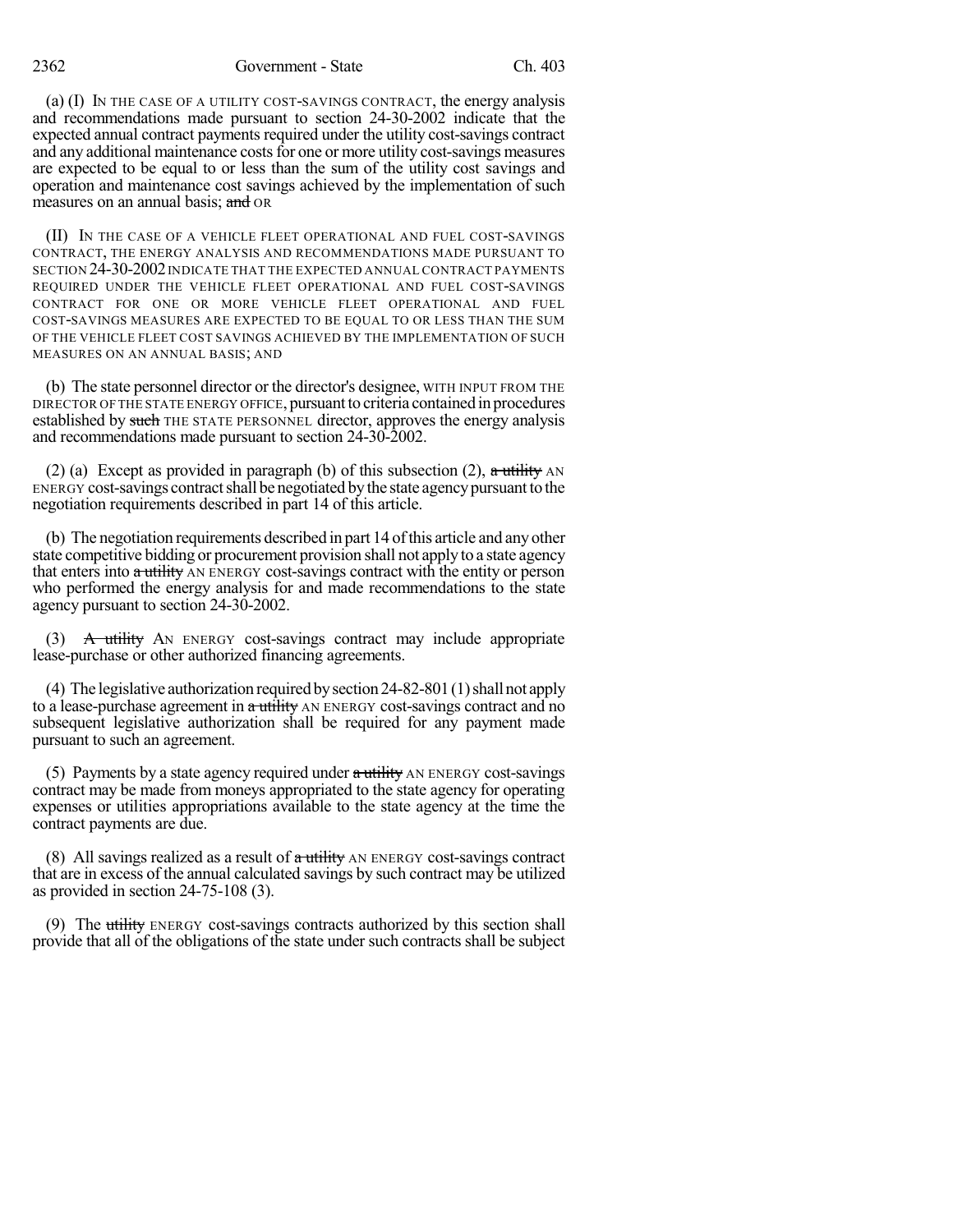to the action of the general assembly in annually making moneys available for all payments thereunder and that the obligations shall not be deemed or construed as creating an indebtedness ofthe statewithin themeaning of anyprovision ofthe state constitution or the laws of the state concerning or limiting the creation of indebtedness by the state and shall not constitute a multiple fiscal-year direct or indirect debt or other financial obligation of the state within the meaning of section 20 (4) of article X of the constitution.

(10) The state personnel directormayestablish procedures containing criteria for authorization of utility ENERGY cost-savings contracts.

**SECTION 4.** In Colorado Revised Statutes, 24-75-108, **amend** (3) (b) as follows:

**24-75-108. Intradepartmental transfers between appropriations - repeal.** (3) (b) Any sayings realized in a utilities item resulting from a utility AN ENERGY cost-savings contract pursuant to section 24-30-2003 may be transferred to an operating expense item for the purpose of making an annual payment on a lease-purchase agreement under such contract.

**SECTION 5.** In Colorado Revised Statutes, 29-12.5-101, **amend** (3) introductory portion, (3) (a), (3) (b), (3) (c), (3) (e), (3) (h), (4), (4.5), and (5); and **add** (2.5), (10), (11), and (12) as follows:

**29-12.5-101. Definitions.** As used in this article:

(2.5) "ENERGY COST-SAVINGS CONTRACT" MEANS A UTILITY COST-SAVINGS CONTRACT OR A VEHICLE FLEET OPERATIONAL AND FUEL COST-SAVINGS CONTRACT.

(3) "Energy performance contract" means a contract for evaluations, recommendations, or implementation of one or more energy saving measures designed to produce utility costs savings, or operation and maintenance cost savings, OR VEHICLE FLEET OPERATIONAL AND FUEL COST SAVINGS, which contract:

(a) Sets forth savings attributable to the calculated utility ENERGY cost savings or operation and maintenance cost savings for each year during the contract period;

(b) Provides that the amount of actual savings for each year during the contract period shall exceed annual contract payments, including maintenance costs, to be made during such year by the board contracting for utility ENERGY cost-savings measures;

(c) Requires the party entering into such contract with the board to provide a written guarantee that the sum of utility ENERGY cost savings and operation and maintenance cost savings for each year during the first three years of the contract period shall not be less than the calculated savings for that year set forth pursuant to paragraph (a) of this subsection (3);

(e) Provides that, if all payments, except payments for maintenance and repairs and obligations on the termination of the contract prior to expiration, made by such board during any year subject to the guarantee in paragraph (c) of this subsection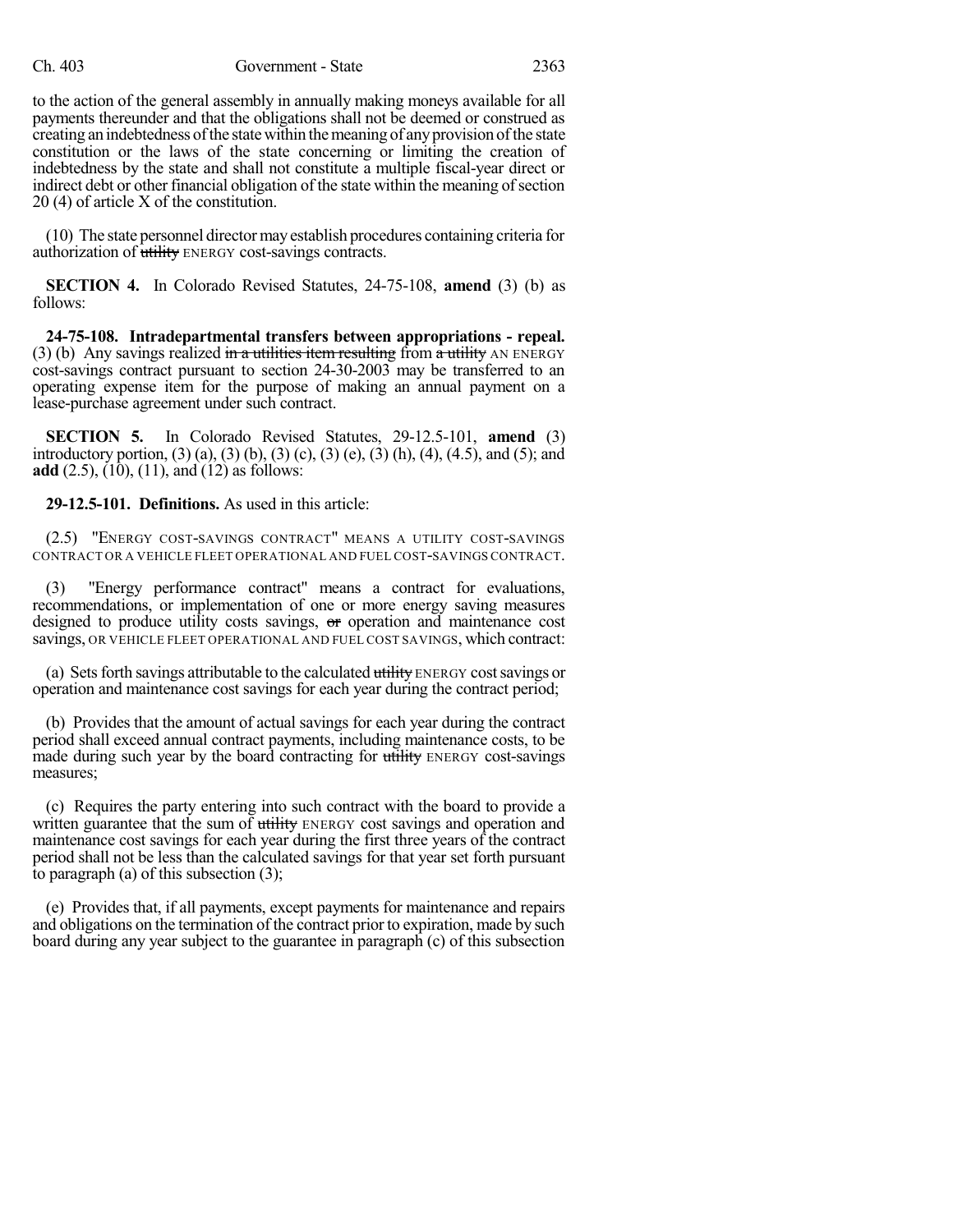(3) exceed the sum of utility ENERGY cost savings and operation and maintenance savings for that year, such party shall forfeit to such board that portion of such moneys equal to the amount by which such payments exceeded such savings;

(h) Requires that the remaining such payments to be made by such board shall be made within twelve years from the date of execution of the contract; except that the maximum term of the payments shall be less than the cost-weighted average useful life of utility ENERGY cost-savings equipment for which the contract is made, not to exceed twenty-five years.

(4) "Energy saving measure" means:

(a) The acquisitionandinstallation, bypurchase,lease, lease-purchase, leasewith an option to buy, or installment purchase, of a utility cost-savings measure and any attendant architectural and engineering consulting services; or

(b) Architectural and engineering consulting services related to utility cost savings; OR

(c) THE ACQUISITION AND INSTALLATION, BY PURCHASE, LEASE, LEASE-PURCHASE, LEASE WITH AN OPTION TO BUY, OR INSTALLMENT PURCHASE OF A VEHICLE FLEET OPERATIONAL AND FUEL COST-SAVINGS MEASURE.

(4.5) "Operation and maintenance costsavings" means a measurable decrease in operation and maintenance costs that is a direct result of the implementation of one ormore utilitycostsavingsmeasures OR ONE OR MORE VEHICLE FLEET OPERATIONAL AND FUEL COST-SAVINGS MEASURES. The savings shall be calculated in comparison with an established baseline of operation and maintenance costs.

(5) "Political subdivision" means a municipality, county, SPECIAL DISTRICT, or school district.

(10) "VEHICLE FLEET OPERATIONAL AND FUEL COST SAVINGS" MEANS A MEASURABLE DECREASE IN THE OPERATION AND MAINTENANCE COSTS OF STATE VEHICLES THAT IS ASSOCIATED WITH FUEL OR MAINTENANCE BASED ON HIGHER EFFICIENCY RATINGS OR ALTERNATIVE FUELING METHODS, INCLUDING BUT NOT LIMITED TO SAVINGS FROM THE REDUCTION IN MAINTENANCE REQUIREMENTS AND A REDUCTION IN OR THE ELIMINATION OF PROJECTED FUEL PURCHASE EXPENSES AS A DIRECT RESULT OF INVESTMENT IN HIGHER EFFICIENCY OR ALTERNATIVE FUEL VEHICLES OR VEHICLE OR CHARGING INFRASTRUCTURE.

(11) "VEHICLE FLEET OPERATIONAL AND FUEL COST-SAVINGS CONTRACT"MEANS AN ENERGY PERFORMANCE CONTRACT OR SHARED-SAVINGS CONTRACT OR ANY OTHER AGREEMENT IN WHICH VEHICLE FLEET OPERATIONAL AND FUEL COST SAVINGS ARE USED TO PAY FOR THE COST OF THE VEHICLE OR ASSOCIATED CAPITAL INVESTMENTS.

(12) "VEHICLE FLEET OPERATIONAL AND FUEL COST-SAVINGS MEASURE" MEANS ANY INSTALLATION, MODIFICATION, OR SERVICE THAT IS DESIGNED TO REDUCE ENERGY CONSUMPTION AND RELATED OPERATING COSTS IN VEHICLES AND INCLUDES, BUT IS NOT LIMITED TO, THE FOLLOWING: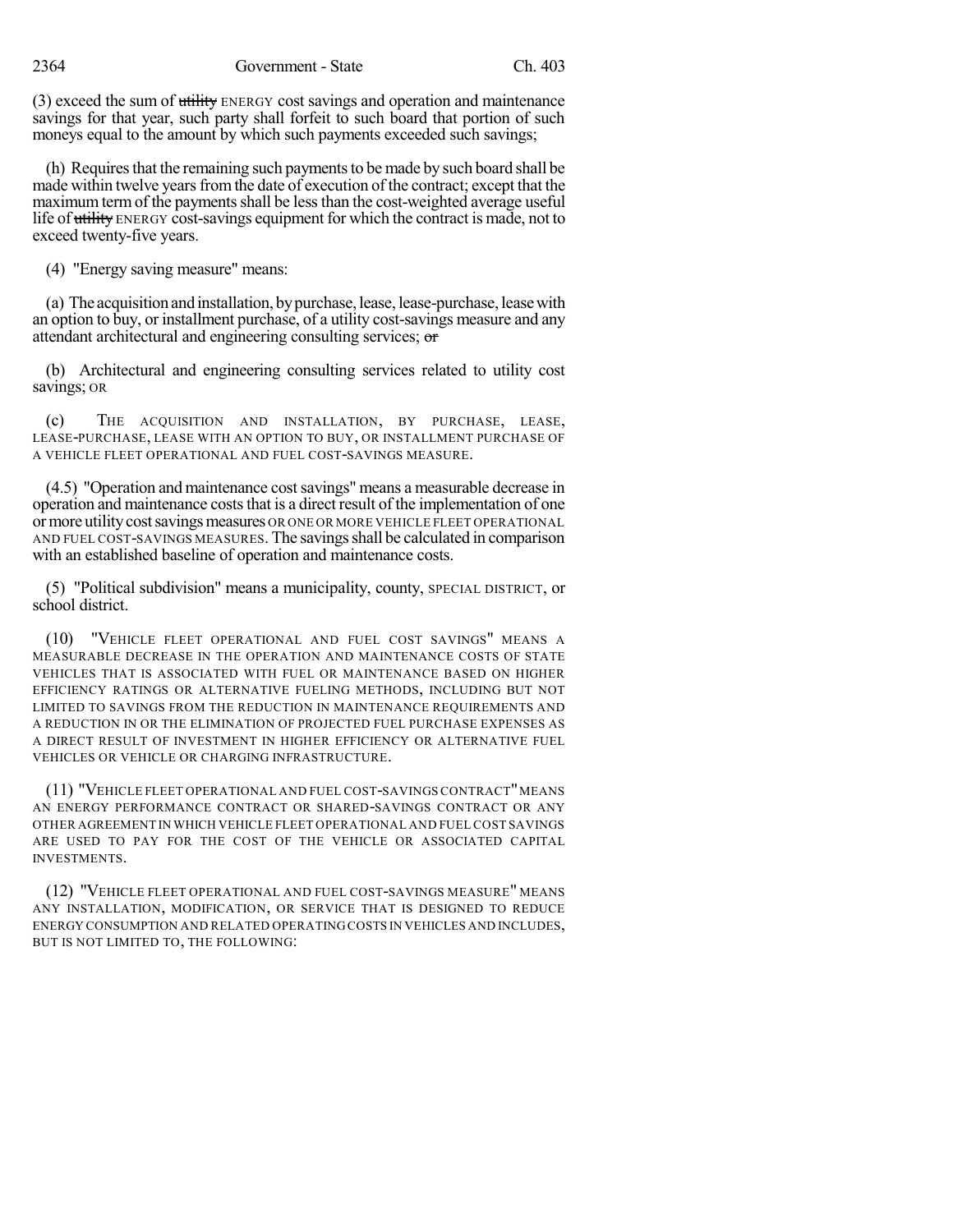(a) VEHICLE PURCHASE OR LEASE COSTS EITHER IN FULL OR IN PART; AND

(b) CHARGINGOR FUELINGINFRASTRUCTURE TO APPROPRIATELY CHARGE OR FUEL ALTERNATIVE FUEL VEHICLES INCLUDED IN AN ENERGY COST-SAVINGS CONTRACT.

**SECTION 6.** In Colorado Revised Statutes, **amend** 29-12.5-102 as follows:

**29-12.5-102. Contract for analysis and recommendations.** (1) The board of any political subdivision may contract with an architect, professional engineer, or other person experienced in the design and implementation of utility cost-savings measures or energy saving measures for an analysis and recommendations pertaining to such measures that would significantly increase:

(a) Utility cost savings and operation and maintenance costsavingsin buildings or other facilities owned or rented by the political subdivision; OR

(b) VEHICLE FLEET OPERATIONAL AND FUEL COST SAVINGS IN THE POLITICAL SUBDIVISION'S FLEET VEHICLES.

(2) Such analysis and recommendations shall include THE FOLLOWING, AS APPLICABLE:

(a) Estimates of the amounts by which utility cost savings and operation and maintenance cost savings would increase and estimates of all costs of such utility cost-savings measures or energy saving measures including, but not limited to, itemized costs of design, engineering, equipment, materials, installation, maintenance, repairs, and debt service; OR

(b) ESTIMATES OF THE AMOUNTS BY WHICH VEHICLE FLEET OPERATIONAL AND FUEL COST SAVINGS WOULD INCREASE AND ESTIMATES OF ALL COSTS OF SUCH VEHICLE FLEET OPERATIONAL AND FUEL COST-SAVINGS MEASURES.

**SECTION 7.** In Colorado Revised Statutes, 29-12.5-103, **amend** (1) and (3) as follows:

**29-12.5-103. Financing energy cost-savings measures - exception to debt limitations.** (1) If the board, after receiving the analysis and recommendations pursuant to section 29-12.5-102, finds that the amount of money the political subdivision would spend on such utility cost-savings measures or energy saving measures is not likely to exceed the amount of money it would save in energy costs over the term of the contract, the board may:

(a) Enter into  $a$  utility AN ENERGY cost-savings contract with any architect, professional engineer, or other personexperiencedinthedesignandimplementation of energy saving measures for buildings or other facilities owned or rented by the political subdivision, WITH ANY PERSON OR ENTITY EXPERIENCED IN THE CALCULATION AND ANALYSIS OF VEHICLE FLEET OPERATIONAL AND FUEL COST SAVINGS, or with the entity or person who performed the energy analysis and provided recommendations pursuant to section 29-12.5-102; or

(b) Otherwise incur indebtedness to finance utility cost-savings measures or